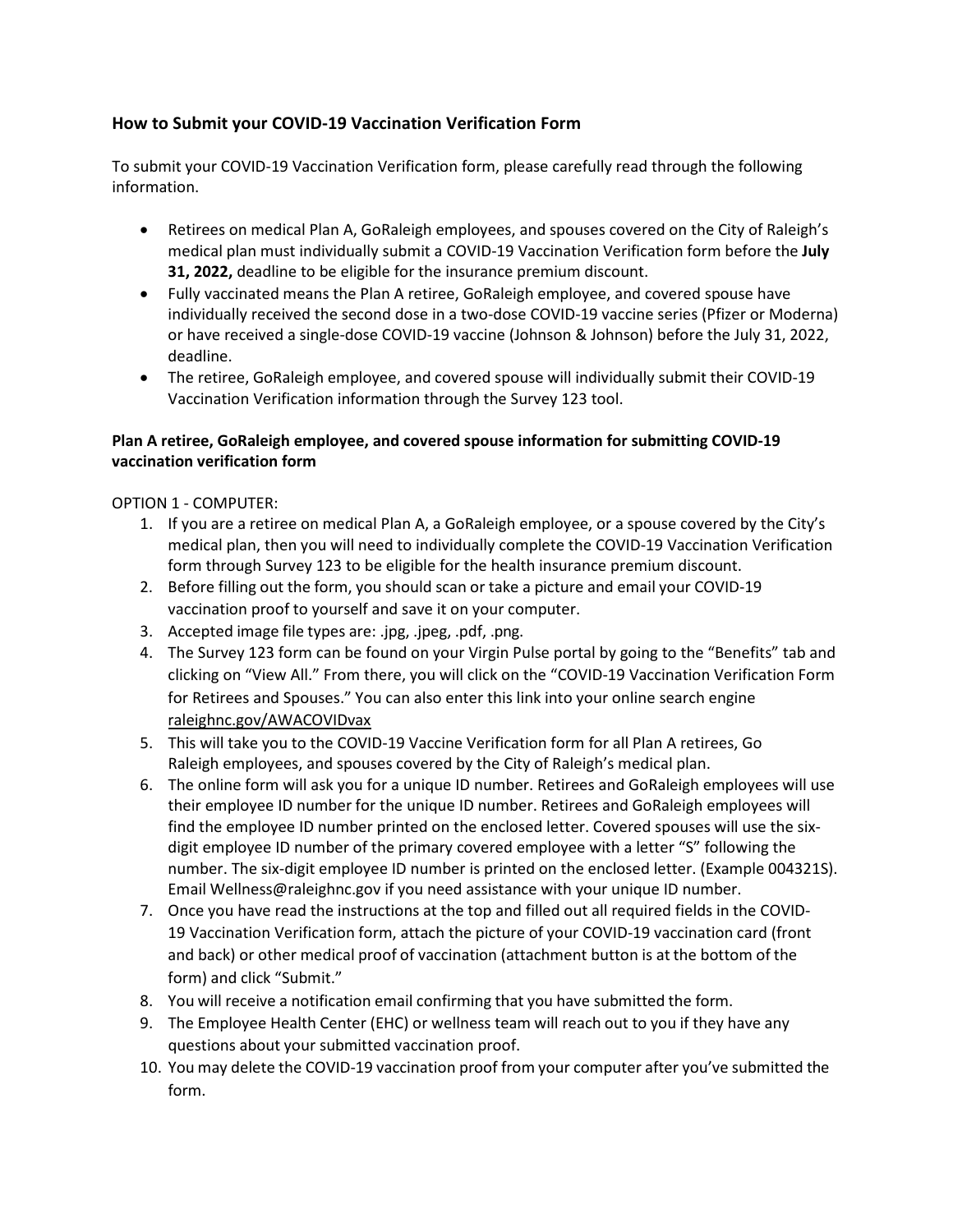- 11. The booster shot is currently not a requirement to be eligible for the 2023 health insurance premium discount.
- 12. Once you have submitted your COVID-19 Vaccination Verification form, please allow up to **10 business days** for confirmation. You may check your credit status by logging into your Virgin Pulse account and clicking on the "Rewards" tab. You will see a green check mark for each of your successfully completed items.

#### OPTION 2 - MOBILE PHONE:

1. Complete the COVID-19 Vaccination Verification form via mobile phone using the QR code below.



- 2. Turn on your phone's camera and point it at the QR code as though you were going to snap a picture *but don't press anything, just point at the QR code.*
- 3. A popup will appear with a link to the form. Click on the link in the popup.
- 4. This will take you to the COVID-19 Vaccine Verification form for all Plan A retirees, Go Raleigh employees, and spouses covered by the City of Raleigh's medical plan.
- 5. The online form will ask you for a unique ID number. Retirees and GoRaleigh employees will use their employee ID number for the unique ID number. Retirees and GoRaleigh employees will find the employee ID number printed on the enclosed letter. Covered spouses will use the sixdigit employee ID number of the primary covered employee with a letter "S" following the number. The six-digit employee ID number is printed on the enclosed letter. (Example 004321S). Email Wellness@raleighnc.gov if you need assistance with your unique ID number.
- 6. Once you have read the instructions at the top and filled out all required fields in the COVID-19 Vaccination Verification form, **attach** a picture of your COVID-19 vaccination card or other medical proof – when you click on the attachment button at the bottom of the vaccination form, you will have the option to take a picture of your COVID-19 vaccination proof at that time or if you have already saved the picture in your phone previously, attach it from your "files."
	- o After choosing the picture/file to attach, press okay.
- 7. Wait a couple of seconds until you see that the attachment has uploaded and click "Submit."
- 8. You will receive a notification email confirming that you have submitted the form.
- 9. The EHC or wellness team will reach out to you if they have any questions about your submitted vaccination proof.
- 10. Once you have submitted your COVID-19 Vaccination Verification form, please allow up to **10 business days** for confirmation. You may check your credit status by logging into your Virgin